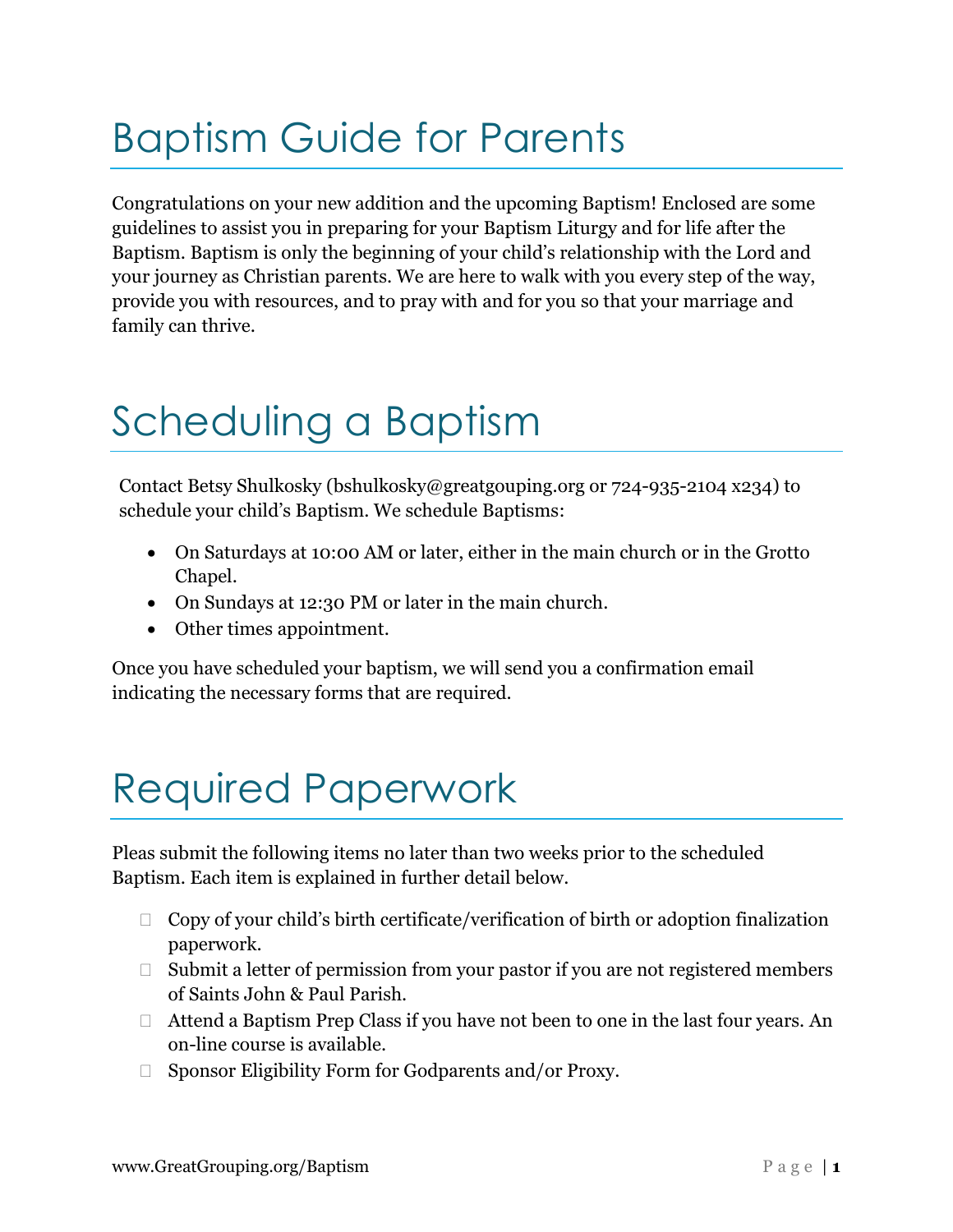## **Baptismal Registry and Birth/Adoption Documents**

After the Baptism, the sacrament will be recorded in the parish Baptism Register. Your child's permanent Sacramental Record will always be kept at Saints John & Paul Parish. Before your child's reception of other sacraments (First Reconciliation, First Communion, Confirmation, Marriage, and Holy Orders), entry to Catholic School, or Religious Profession, you will be asked for an updated copy of his or her Sacramental Records, which will always be issued from this parish. As your child receives additional sacraments, that will always be recorded here.

To create this permanent record of your child's sacramental life, we need the following information:

- Child's Full Legal Name
- Date of Birth
- City of Birth
- Father's Full Legal Name
- Father's Religion
- Mother's Name (including Maiden Name)
- Mother's Religion
- Godparents' Names

As supporting documentation for this information, please submit a copy of your child's birth certificate. If you do not have the birth certificate when you schedule the Baptism, please submit a copy of the Verification of Birth from the hospital or birth center until you receive a birth certificate.

## **Baptism and Adoption**

When a child is in the process of being adopted, Pennsylvania State Law requires the natural parents to consent to the Baptism. Otherwise, the sacrament will be postponed until after the adoption has been finalized, unless the child is in danger of death. Foster parents do not have the authority to present a foster child for Baptism. If your child has been adopted, please submit a copy of the finalized adoption paperwork as supporting documentation.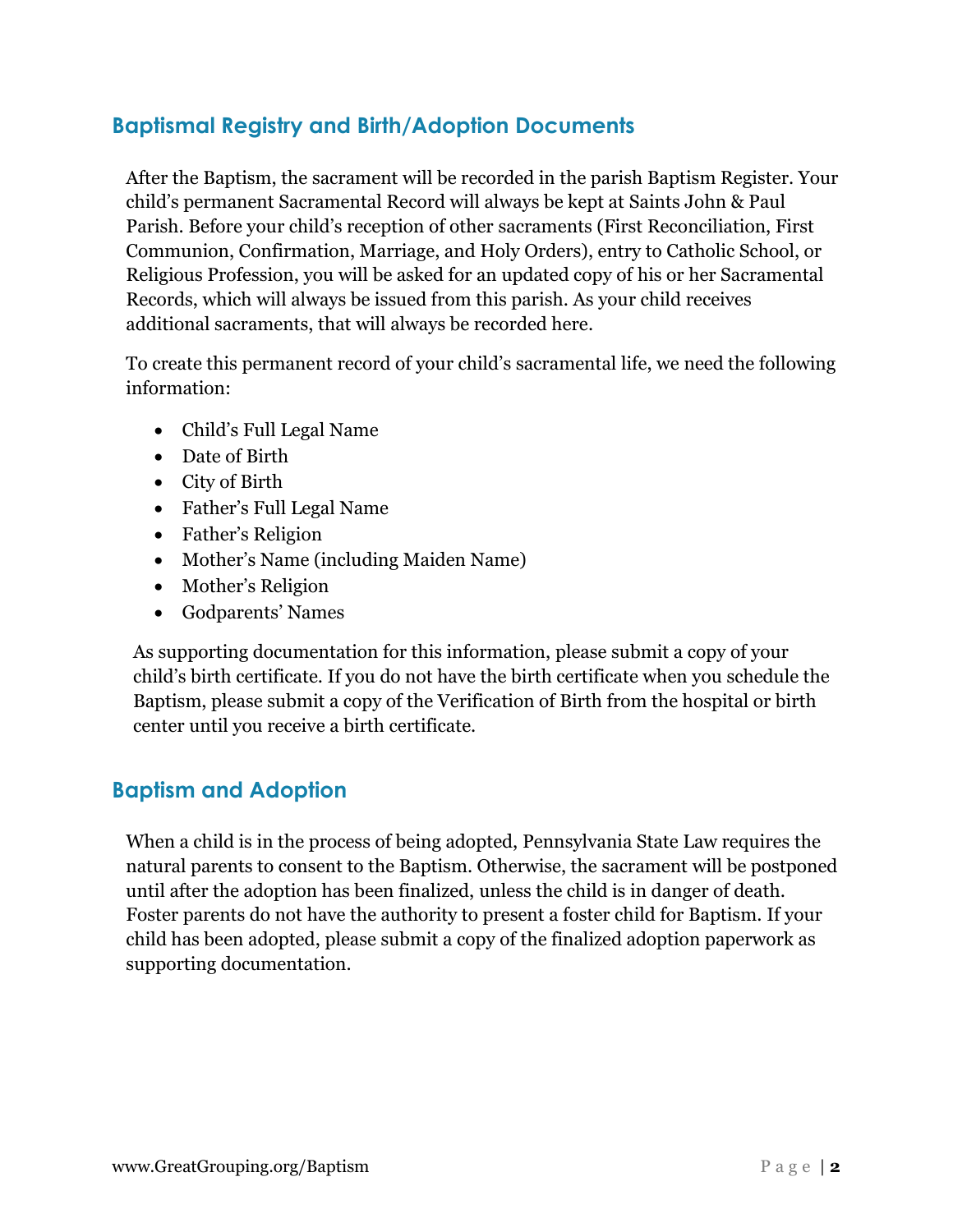### **Permission for Non-Parishioners**

You do not have to be registered members of Saints & Paul Parish to have your child baptized here. Diocesan policy requires that you obtain written permission from your pastor for us to perform the Baptism in our church*.* 

### **Baptism Preparation Classes**

Baptism Prep Classes are designed for families who have never attended one before or who have not been to one in four years or longer. In these classes, we strive to help parents:

- Understand sacraments in general and baptism in particular.
- Understand how to live out the promises they make during the baptism ceremony.
- Recognize that this is about renewing their own relationship with the Lord and starting that relationship for their child.

To achieve these goals, we use the Christian tradition and sociological studies to suggest practical steps parents can take to be truly Christian parents. Because of this approach, both veteran parents and first-time parents have found our classes to be valuable.

## **Choosing Godparents**

One of your most important tasks before the Baptism is to choose godparents for your child. You only need one, but if you choose two, Church Law requires one male and one female. Godparents will assist you in raising your child in the Catholic faith and therefore must meet certain qualifications as set forth by Church Law. According to Canon Law, a godparent must:

- Be designated by you and must have the intention of performing this role.
- Be at least 16 years of age, unless his/her pastor sees just cause for an exception.
- Be a Catholic who has been Confirmed and has already shared Holy Communion.
- Be a Catholic who leads life in harmony with the faith and the role to be undertaken.
	- This means that if the person is married, it must be according the laws of the Church.
	- This also means that former Catholics and non-practicing Catholics cannot serve as a godparent.
- Not be bound by any legitimately imposed canonical penalty.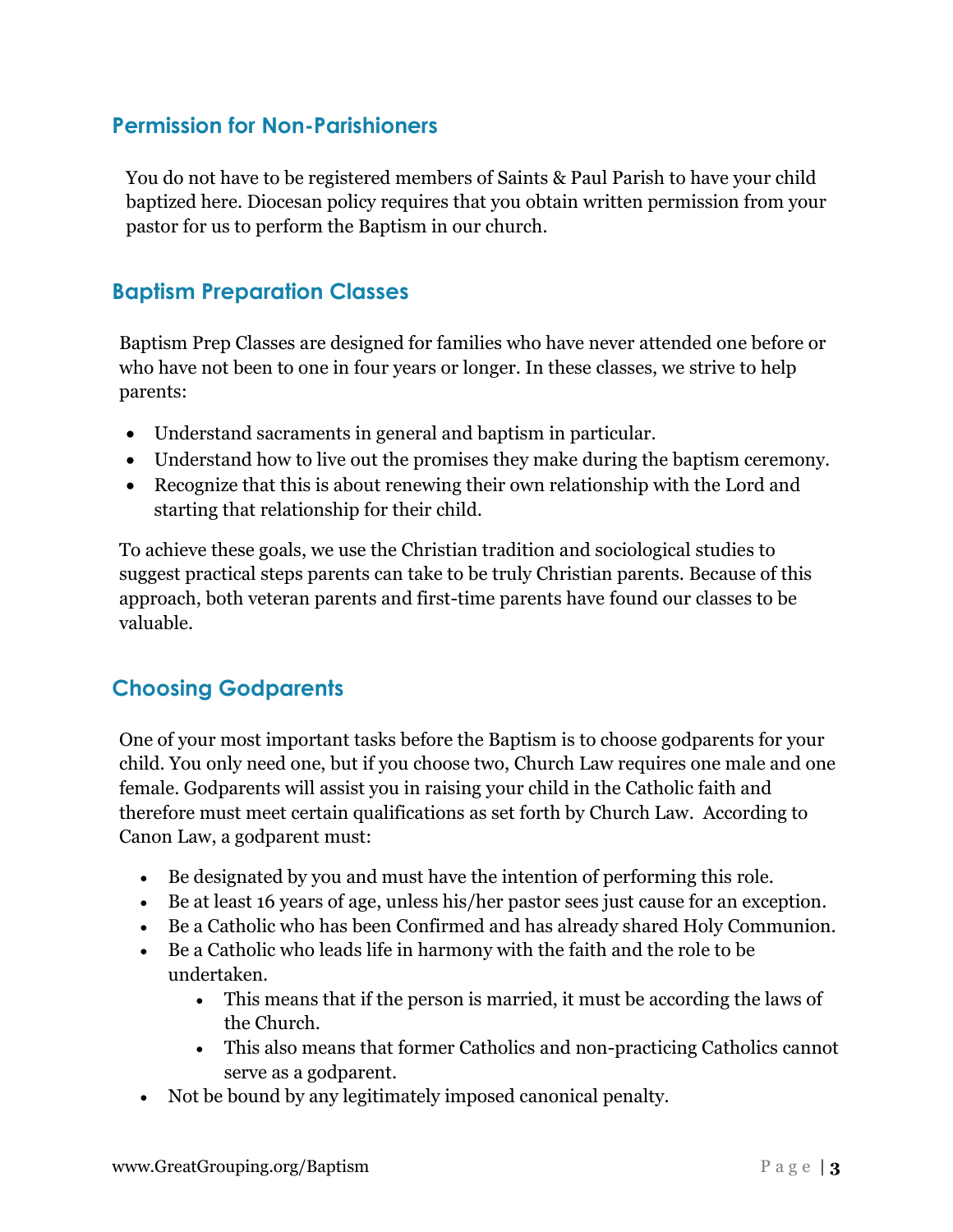• Not be the father or mother of the child.

If you cannot find an eligible godparent, we would be happy to put you in contact with a parishioner who can serve in this role and pray for your child and your family.

## **Verifying Godparent's Eligibility**

The proposed godparent's pastor must verify that s/he is eligible to serve in this role. If your godparents are from Saint John & Paul Parish, they should call the main office (724-935-2104) to attest to their eligibility. If they are from a different parish, the godparents will need to request a Sponsor Form from their home parish.

## **Christian Witness – A Non-Catholic Godparent**

Because a godparent should be an asset to you in raising your child in the Catholic faith, it makes sense that you must have at least one Catholic godparent. A baptized Christian of a different denomination can serve as a Christian Witness as long as a Catholic godparent is also present. In these cases, there still needs to be one male and one female. Former Catholics and non-practicing Catholics cannot act as a Christian Witness. All Christian Witnesses will be asked for a letter of good standing from their current church.

### **Proxy Godparent**

If a godparent cannot be present at the Baptism for a good reason but still would like to perform the life-long task of being a godparent, you can have a proxy present at the Baptism. The proxy must also be eligible to be a godparent according to the above requirements and must obtain a Sponsor Certificate as well. You will need to submit a Sponsor Certificate for both the godparent and the proxy.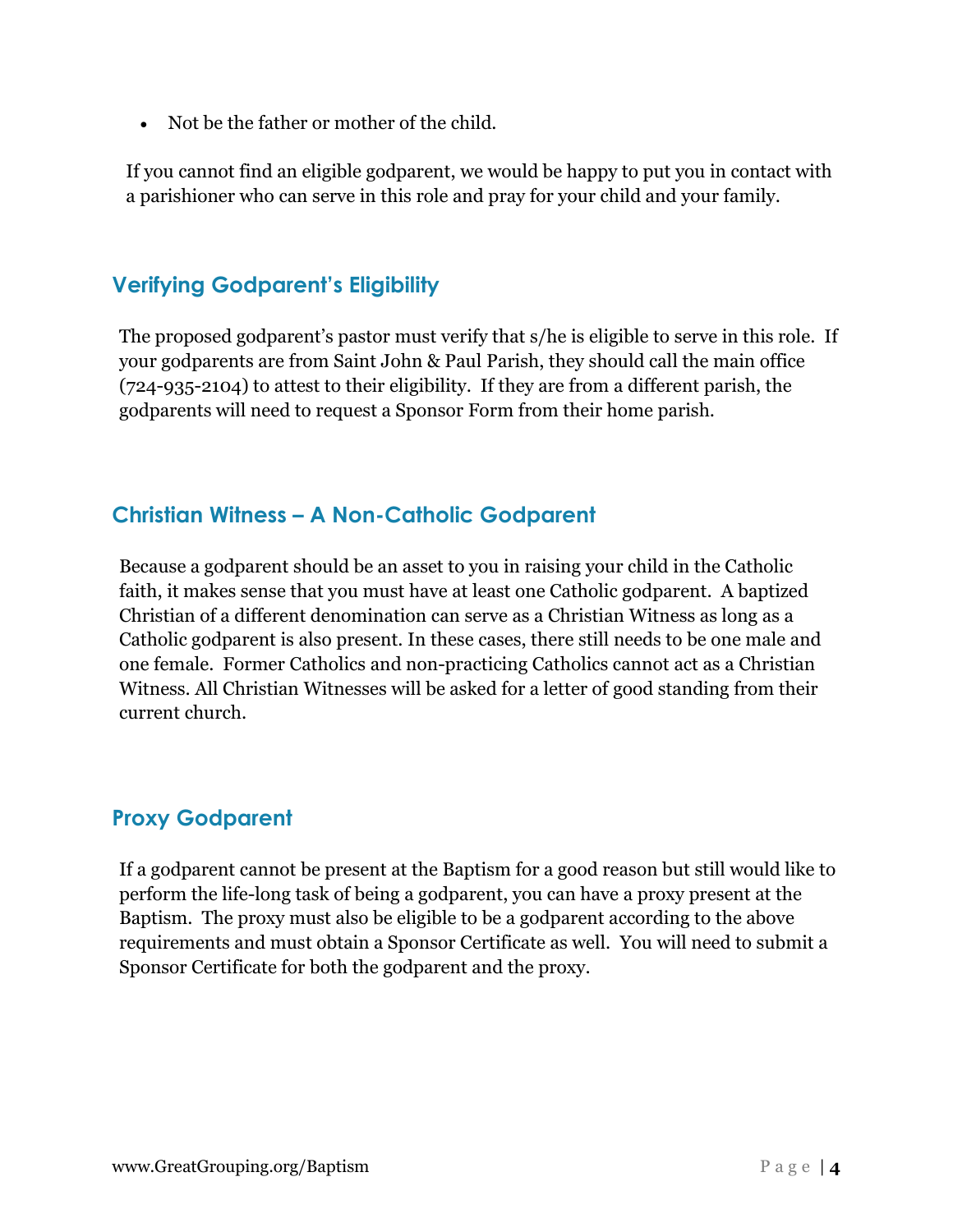## What to Expect During the Baptism

The Rite of Baptism includes six main parts:

## **1. Rite of Receiving the Child**

The celebrant will ask for your child's name and for you state your desire to have him/her baptized as well as your intention to be Christian parents:

**Celebrant**: What name have you given your child?

**Parents**: [Name]

**Celebrant**: What do you ask of God's Church for [Name]?

**Parents**: Baptism. (or Faith; New Life; etc.)

**Celebrant**: In asking for Baptism for your children, you are undertaking the responsibility of raising them in the faith, so that, keeping God's commandments, they may love the Lord and their neighbor as Christ has taught us. Do you understand this responsibility?

**Parents**: We do.

**Celebrant**: Are you ready to help the parents of these children in their duty?

**Godparents**: We are.

**Celebrant**: [Name], the Church of God receives you with great joy. In her name I sign you with the Sign of the Cross of Christ our Savior; then, after me, your parents (and godparents) will do the same.

## **2. Sacred Celebration of the Word of God**

During the Sacred celebration of the Word of God, there will be one or more Scriptural readings. The celebrant will give a brief homily on Baptism and may explain some of the rest of the rite.

## **3. Prayer of Exorcism and Anointing Before Baptism**

The Celebrant then prays over your child for the forgiveness of Original Sin and for the Holy Spirit to begin to dwell within him/her. He will then anoint your child with the Oil of the Catechumens on the breast.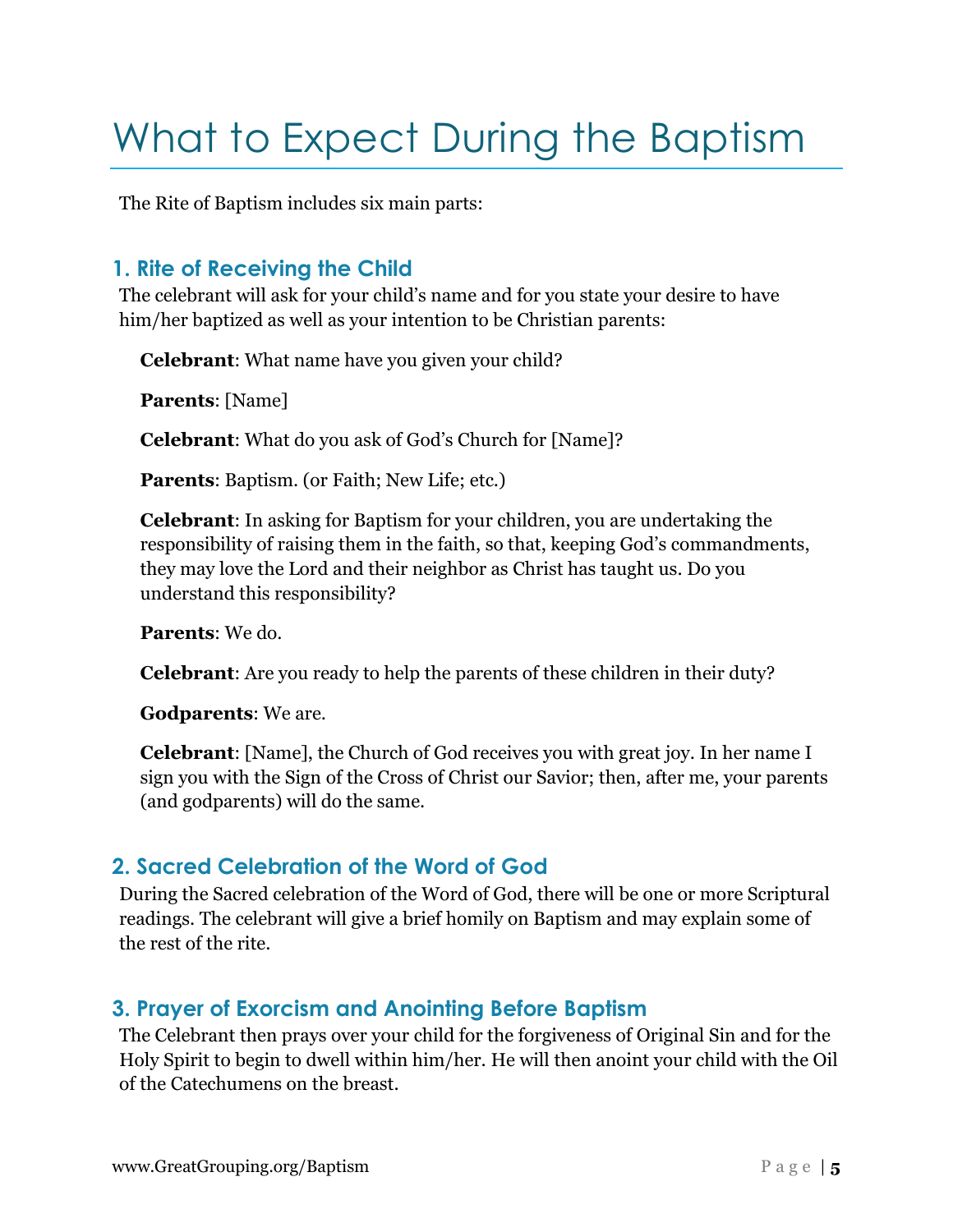## **4. Celebration of Baptism**

The celebrant will then bless the water in the Baptismal Font, citing several instances from Salvation History of God's use of water to save his people. He will then lead parents and godparents through a renunciation of sin and profession of faith. This takes the form of six questions asking if you renounce Satan and if you believe in the tenants of the Creed. After each question, parents should respond, "I do."

**Celebrant**: Is it your will, therefore, that N. should receive Baptism in the faith of the Church, which we have all professed with you?

### **Parents and godparents**: It is.

And immediately the celebrant baptizes the child, pouring water over the head three time and saying: "N., I baptize you in the name of the Father, and of the Son, and of the Holy Spirit."

### **5. Explanatory Rites**

Immediately following the Baptism proper, the celebrant will anoint the child's head with Sacred Chrism, clothe him/her in a white garment, and ask a godparent to light the Baptismal Candle from the Easter Candle.

### **6. Concluding Rites**

The ceremony concludes with the Lord's Prayer, a blessing, and a dismissal.

## What to Expect After the Baptism

Baptism is a major event in your family's life, and it is the beginning of many more great things God has in store for your family. As your parish family, we want to celebrate with you and walk with you as your raise your child to be a disciple of Jesus.

Immediately after your scheduled Baptism, we will **email** you a congratulations note and invite you share a picture from the Baptism along with any reflections you may wish to share. To help you establish the habit celebrating your child's Baptism Anniversary, we will mail you a **postcard** eleven months after your Baptism reminding you of the date and providing simple suggestions to celebrate it.

We are a family-friendly parish, and we want to support you in your duty as Christian spouses and parents. We offer resources on healthy ways to thrive in the postpartum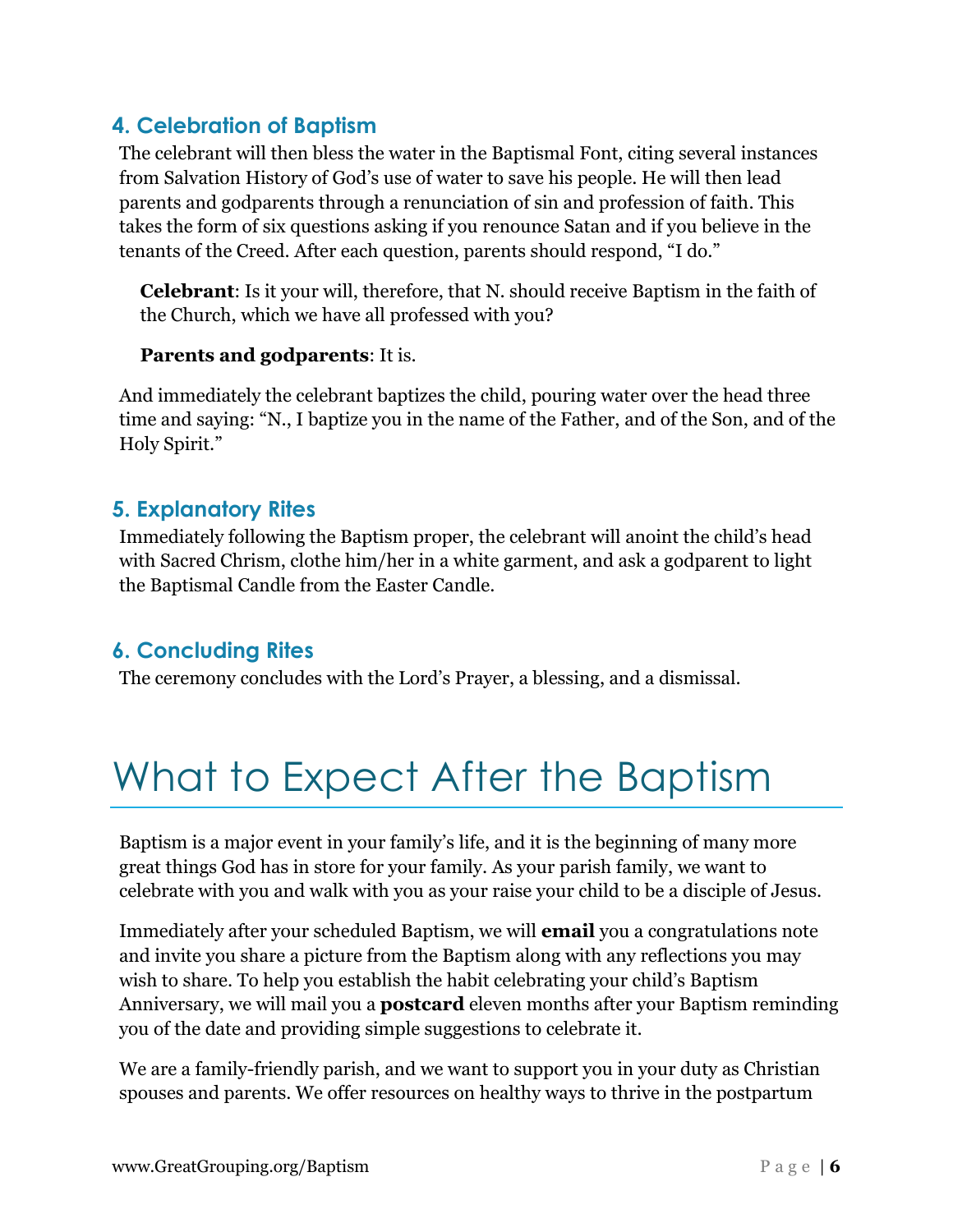period, postpone or achieve your next pregnancy, and even grapple with infertility and pregnancy loss. We offer many different activities for young families throughout the year to give you an easy way to meet other young families at our parish including:

- **Holy Half Hour** introducing little ones and their parents to Eucharistic Adoration with prayers, songs, and stories to stir little hearts.
- **Seasonal Events for Young Families**  Summer Storytime, All Saints Day Dress Up Party, family movie nights, and more.
- **Making Music Praying Twice** a music and movement class for newborns through age five with a parent that models prayerful and playful beginning music aptitude; registration opens on July 1 for sessions beginning in the fall.

We are here to help you strengthen your marriage, handle difficult parenting issues, and deepen your prayer life. We are honored to celebrate your child's Baptism, and we look forward to growing with your family in the years to come.

## Contact Information

## **Saints John & Paul Parish**

2586 Wexford Bayne Road Sewickley, PA 15143 (724) 935-2104 greatgrouping.org

## **Scheduling Your Baptism**

Betsy Shulkosky bshulkosky@greatgrouping.org (724) 935-2104 X234

## **Director of Faith Formation**

Jason Gawaldo jgawaldo@greatgrouping.org (724-935-2104 X 228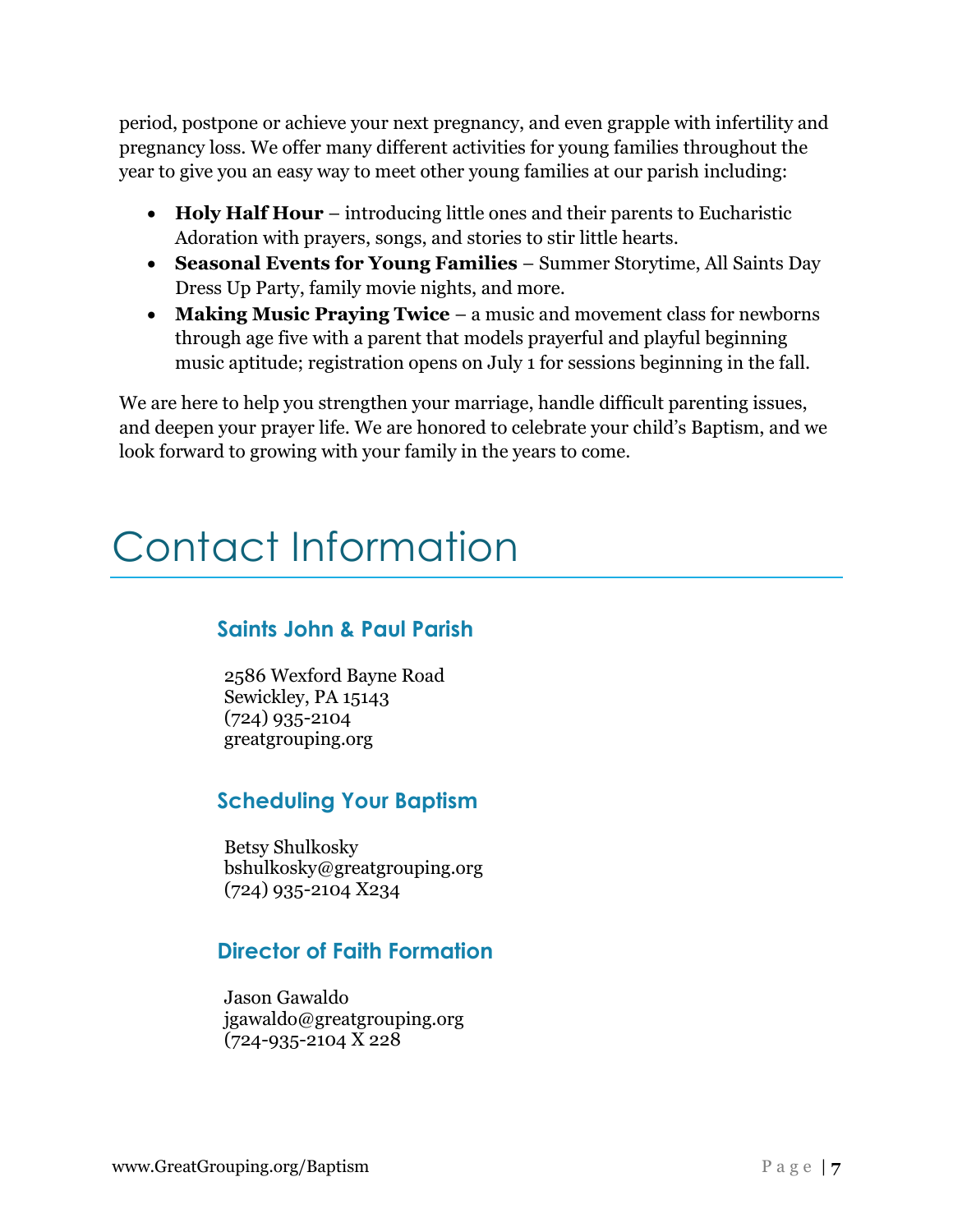# Here's your developmentally appropriate guide-at-a-glance for effectively ministering to kids of all ages



## RAR

### **TYPICAL BRAIN DEVELOPMENT**

- · Young babies recognize human faces and prefer them to inanimate objects.
- A baby's brain is beginning very early adaptation to the language it hears in the home.
- · Babies recognize familiar voices.
- A baby's healthy development is largely dependent upon how much the baby can consistently trust familiar adults to care for his or her needs.
- · Music and rhythm help stimulate infant brain development.

#### **TYPICAL PHYSICAL DEVELOPMENT**

- · Babies express curiosity and often bring things to their mouths as a way of exploration.
- Between the ages of 4 months and 7 months, babies begin learning to sit, roll, and eventually creep.
- · At just a few months old, babies begin to recognize and even respond to people's emotions.
- They enjoy physical peekaboo-type play activities, especially with parents.
- · Babies enjoy seeing their image in a mirror.
- · At around 9 months, babies are able to express a wide range of emotions-and do so!

#### **FAITH CONCEPTS**

- · Babies seek and value unconditional love. Consistently demonstrating it is important to help them understand a loving God.
- As you provide an environment where babies can develop a sense of trust in the adults around them, you lay groundwork for them to trust an unseen God.
- . People in the church community help demonstrate love for one another.

#### **QUESTIONS YOU CAN ANSWER**

- · Am I safe?
- · Do I matter?
- Are my physical needs met?
- · Can I trust people to care for me?
- · Do people see me?
- Am I loved?

#### EFFECTIVE WAYS TO TEACH

- · Babies need gentle, loving physical touch to feel love.
- They need eye contact and a person who will smile and interact with them.
- Babies react in utero to music rhythms before birth. Any use of rhythm and cadence boosts development and is instantly engaging.
- · Read Scripture and Bible stories to babies. Even if they don't literally understand, they sense your tone and expressions of love for them.
- · Babies thrive on routine. Add prayer time to your ritual.

76 SPECIAL EDITION 2020 | CHILDRENSMINISTRY.COM